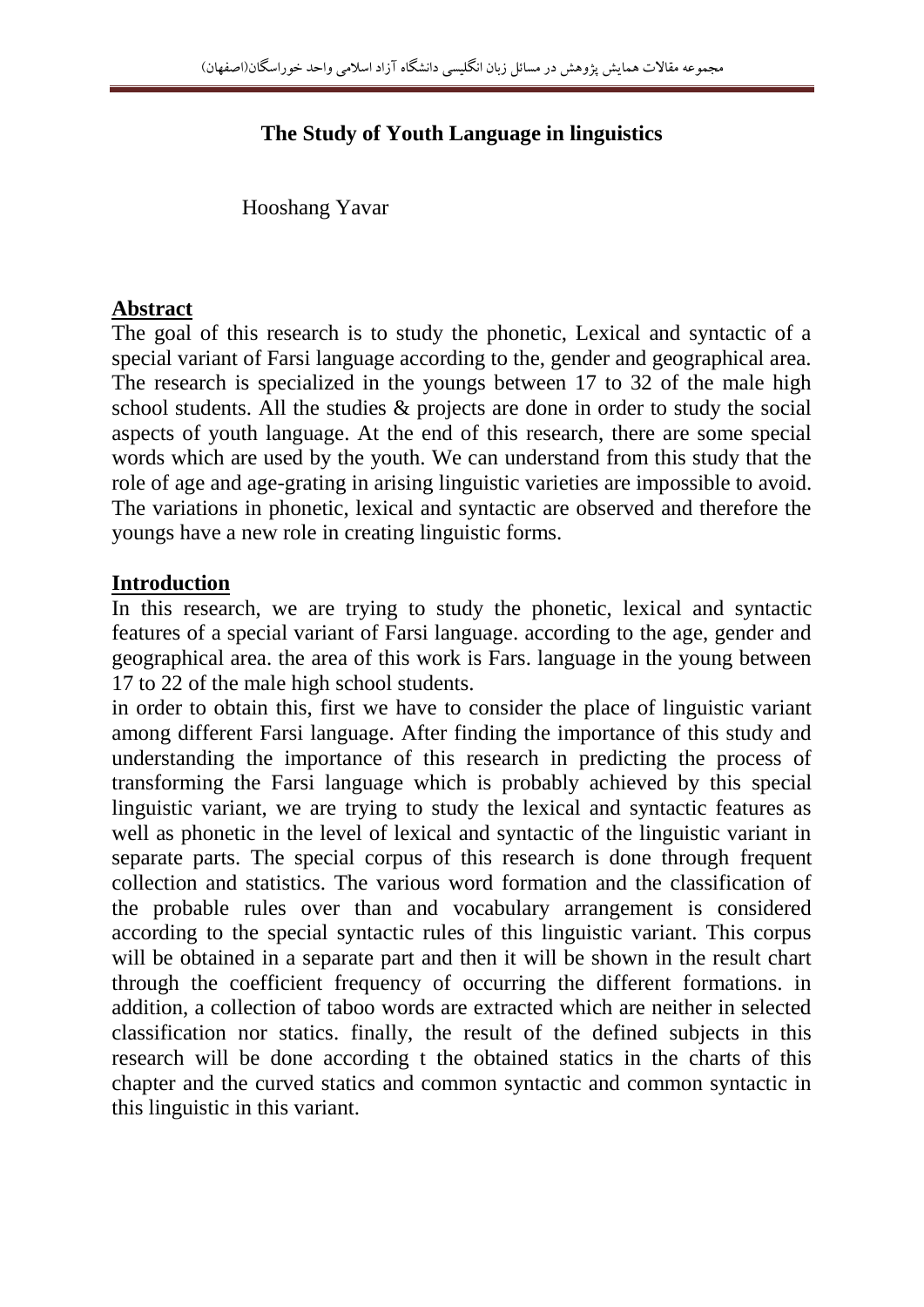#### **The importance of the study**

The youngs linguistic variant has special features. However, they do not clearly understand in fact the scientific classification of them and it is not so easy because the characteristics are not paid attention because of not using in public standard variety, a collection of linguistic phenomenon scattering which is usually worthless, untrue and abnormal. However, paying attention to this kind of linguistic variant is especially important in some reasons:

A: as it is shown from the sources, this kind of study even primary is not done in Farsi language so far. As this project is discussable in the framework of studies in sociolinguistic, it might be an opening for the understanding of the probable revolution in Farsi Language, at least through the young linguistic variant. In Hudson's view, if in a sociolinguistics, there are no various languages, there won't be any changes in languages.

B: Many linguists believed that the linguistic changes are not observed in a short period. Bloomfield believes that the trend of linguistic changes is slower than being observable in a short period meanwhile. Linguistic such as Labor and Wardhaugh believe that linguistic changes are not observable even through two or three generations. therefore, we can state that these linguists have a theory that is shown the linguistic changes obviously.

Wardhaugh who p0inted to the above-mentioned theories and the family tree theory, wave theory and lexical Diffusion theory emphasizes this point that we can also observe the changes in progress with considering the wave theory and lexical Diffusion Theory. he believes that if languages are changing, we also have to observe these changes. Therefore, if we accept that the youngs linguistic variant can be a sign of changing the language, we might declare that the study of this linguistic variant is an opening of studying the changes of a language.

#### **Language as a social phenomenon**

There are very few linguists that do not believe in feature of a language to be social. In different sources quoted from a language to be social. In different sources quoted from Saussure that language is a social fact. That effect of this imagination is obvious in his dichotic distinguishing in Language and Parole. Sweet, H believes that language is social as poem and art. In other words, we can state that language is a tool hust for communicating with others. For this reason, if the role of language coil be accepted, the social characteristic of language is completely obvious.

Labove believes that language is a kind of social behavior and a tool for communicating with others in society. In other words, language is a tool for expressing feelings, requests, needs and human thoughts in the social structure. he also adds that the original data for every kind of general linguistic Projects is used exactly in a way that linguists use for the communicating with others in the common life. So it might be stated that the study of a language which is used in the society is one of the important duties of linguistics. Language and society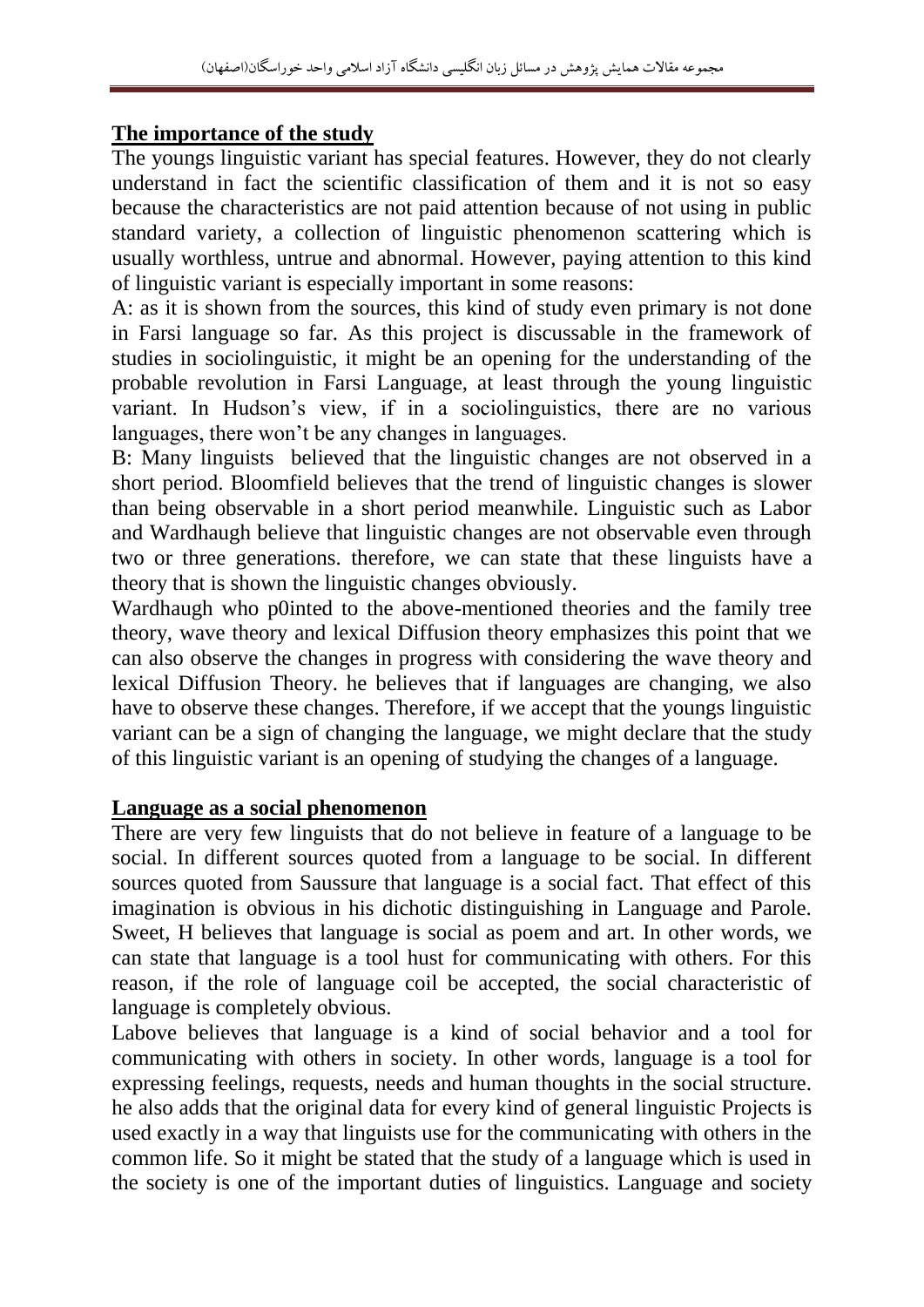correlation is so much that Chaika, E knows that the language is reflected in social changes, ideas and all social facts and he also believes that we can obtain all the social facts through studying language vocabularies.

Thus, the study of social language itself flourished approximately in recent decades. in the first decade of 1960, the role of social factors in making, using and changing the language is paid attention by the linguists. Labor considered the changing language for the first time by using the statics methods and quantitative measurement and the correlation of variable linguistic and social variations were known by him through scientific methods. he believes that the study of language by the goal of original linguistics must be done in the social structure and if we separate that, it can't be obtained a real description of what we call language. He even states that linguistic is not separated from sociology of language.

In any case, Labov's view hasn't been accepted by all the linguists because, these days, linguists study more about the structural Dimension and sociology of language considered the Functional Dimension. In distinguishing between linguistics and sociology of language, Hudson believe that against linguistics, in sociology of langue, the methodology- collecting the trustworthy- analyzing them perfectly and the explanation of the obtained results are considered.

# **Variant form of Farsi Language**

Farsi Language like any other languages in the world has different variant. The variant forms of Farsi Language can be classified in different aspects and shown that how a language can be an unlimited collection of different variant.

## **1- Timed Variant**

Farsi Language has variety according to the time that is continued from ancient Farsi to these days. According to the history, Farsi is usually divided into three parts: Ancient Farsi, Middle Farsi and New Farsi. These three basic variant have included different indirect variant which have obvious different in grammatical, lexical and phonetic aspects.

## **2- Geographical Variant**

One of the important factors in linguistic variant is geography. In other words, the local speakers of a language develop according to the geographical area they were born which might have different linguistic features. Farsi Language is divided into different variant according to the geographical area such as Tehrani, Isfahani, Yazdi, Kashani, Qazvini and etc. which are all different from each other considering Lexical, syntactic and phonetic. For example, the /a/at the end of words such as Xande/kaende/ Bande/baende/ and xane/Ka:ne/ are not clear among people from Tehran, but it is almost obvious in Qazvini people.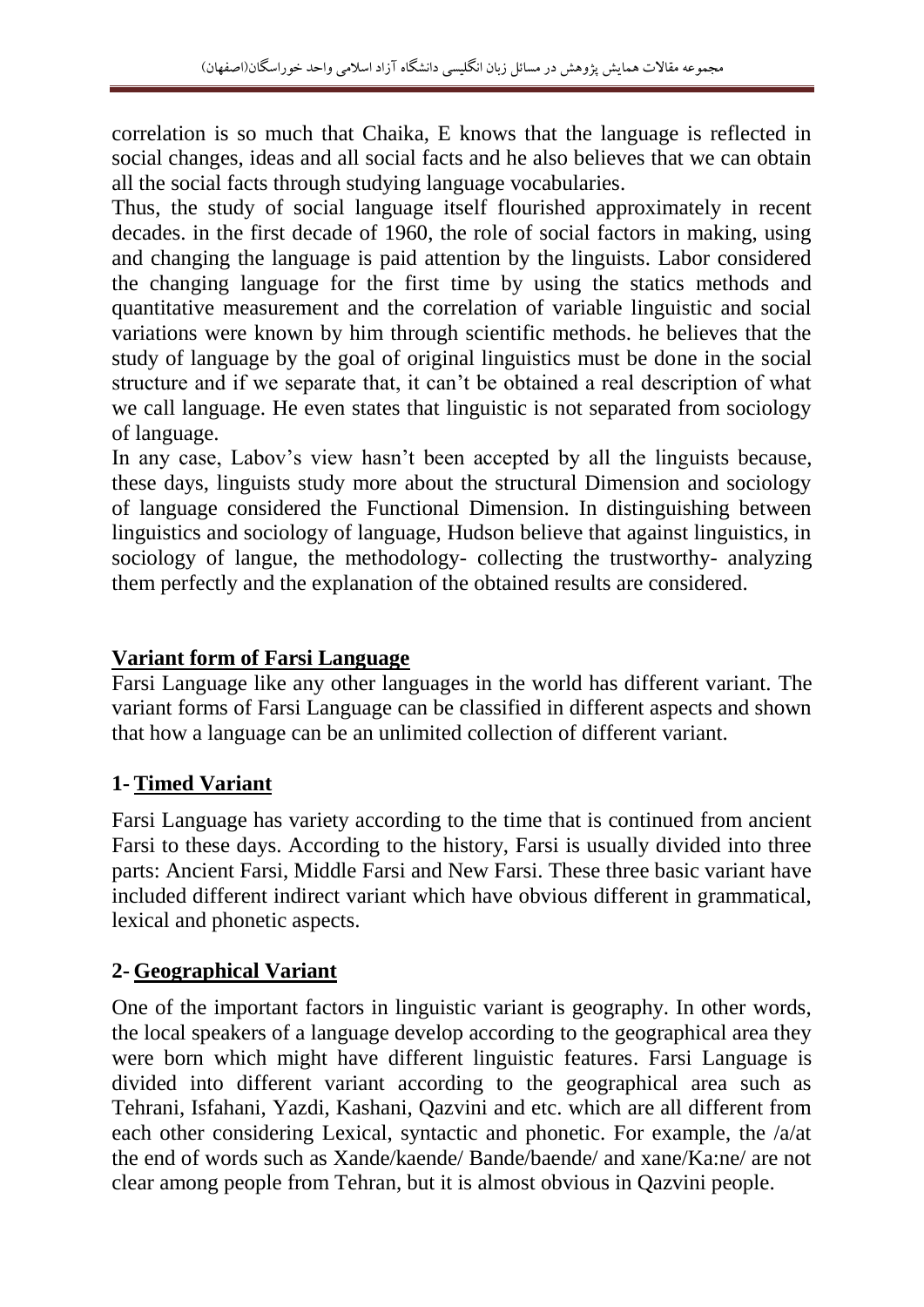# **3- Educational Variant**

In a linguistic community, the differences which are sometimes completely obvious have a remarkable correlation & communication in educated people. This is shown that the educated people have more linguistic Repertoire and stylistic continuum. For instance, Metathesis and Devoicing won't act or they're shown with very limitation in Farsi educated speakers, however, in uneducated people, it is usually…

# **1- The Studies of Iranian Researchers**

The studies which are done about the subject of this research, we have to point out a research in Hamshahri newspaper. The writer who is unknown stated that teenagers and adolescents have special features and characteristics in their talking, but classifying these features and characteristics is very difficult. some of these features and characteristics of adolescents are mentioned in this research:

A: Tendency to low language means using bad words.

B: Using old-fashioned words such as yazid, chatrbazi, Xarab Shodan which have different meanings and are used a lot by youngs and are different from the real meanings.

Nonavar stated in the introduction of his research that there is no justification for differences in Lexical dialect (uneducated) and standard dialect. He concludes that the uneducated dialect with standard Farsi has been different according to vocalic length, sentence rhythm and etc and is more similar to popular Farsi. In the chapter of phonetically processes, the author mentioned the following processes that are uneducated dialect:

A: Omitting /h/ and /?/ in the middle and end of the world and vocalic length after them.

Example: /Sahr/ $\Box$ [sa:r], /?ahmad/ $\Box$ [a:mad]

B: changing /an/ to [un/ and [um].

Example: /jan/  $\Box$ [jun]/, /?amadan/ $\Box$ [?umadam]

according to the mentioned sources and no other sources, we can state that there is no complete research about this subject. However, in all sociology of language books have mentioned the age factors and age-grading in finding language variety.

## **2- The studies of non-Iranian researchers**

Many language sociologists have considered the correlation between age level, and language features. In this research, we have been studied the language behaviors in different age groups.

Feseld is also one of sociologists that points out the age grading factor, states: There are behavioral patterns in each person's period of life that belong to the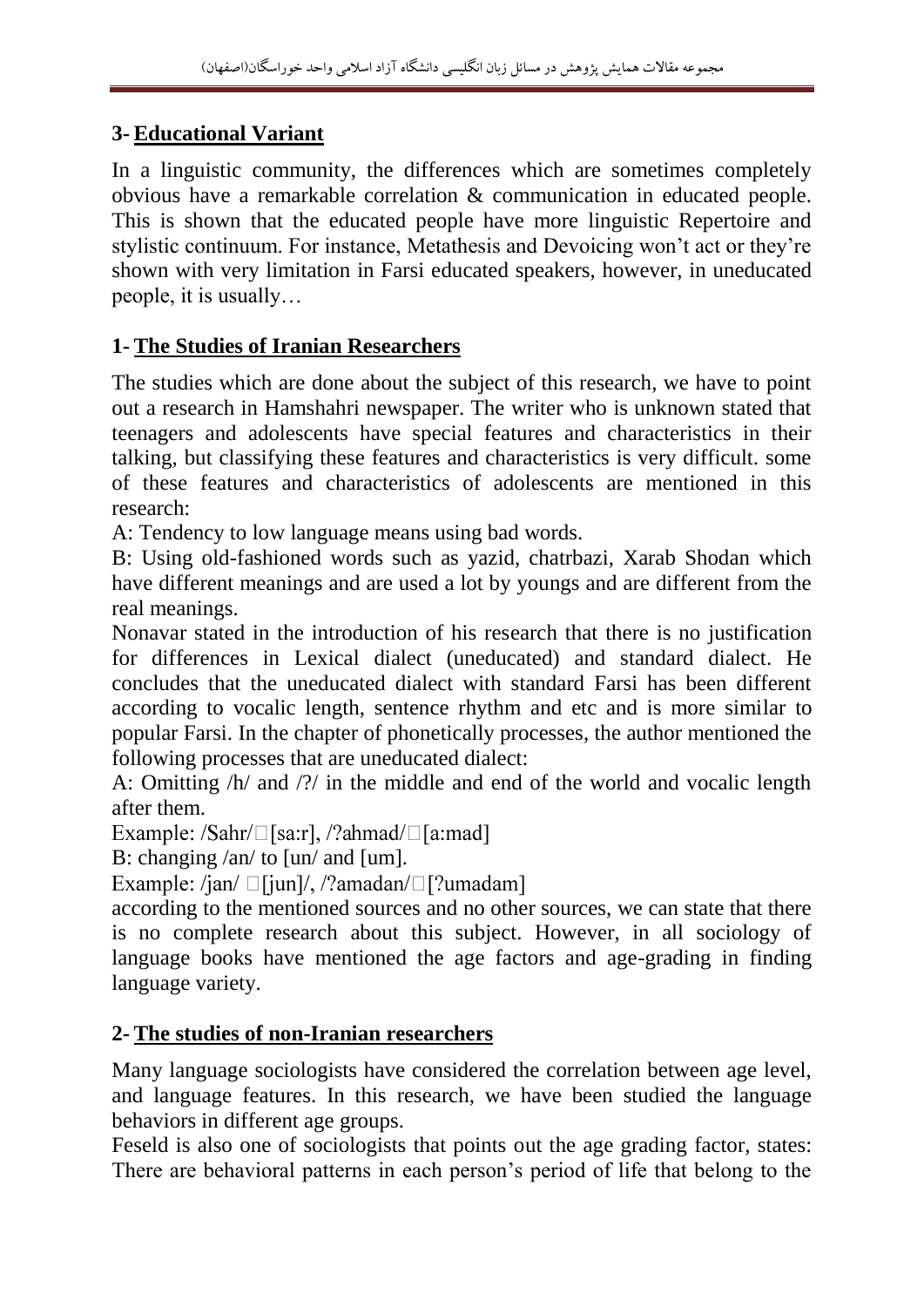special levels of life. These behaviors can be related to the way of wearing clothes, thinking and language behaviors. He also believes that there is a mutual relationship between the age of informant and using some of the syntactic, phonetic variant and taboo words. Feseld after studying the language of the puertorican youngs in East Harlem States that they just understand themselves.

# **1- Phonetic features**

It is understandable from observing language forms that the phonemes affect each other in some of phonetic structures and as a result, they change to a new variant. Phonological features will expand from phone to phone, before and/or next and it causes that a phoneme according to a special phonetic structure which is used in it, will be pronounced with an influence of next phonological features and a special change. These phonetic influences and its affections are called phonological processes.

In this chapter, we learn about the phonetic structure of a language and try to register the phonetic structure of a language and try to register the phonetic features and phonological processes which are obtained from teachers' language in order to show a part of phonetic features of linguistic variant. Also, the author of this section hopes that the study of phonological processes in the youngs' language help to find the probable phonetic changes in Farsi Language. In this chapter, we study the phonological processes and features in the level of words.

## **2- Phonological Processes**

As it is stated in the previous sections, the phonetic units because of being corrected near each other will be changed. These changes are called phonological processes which are often in the range of world phonetic system. In the following parts, the special phonological processes are presented in linguistic variant. But it is not about the phonological processes of the Farsi Slang variant. However, there is a common ground in this variant of Farsi Language and the above-mentioned processes.

# **3- Syntax Process and Syntactic Rules**

Structural parts of a sentence are gathered in a special arrangement and hierarchy and the structure of a sentence is made of the relation of them. The words of a language are arranged according t them is called syntax of a language.. Syntax is against inflexion which means word construction . In other words, Syntax studies that how the words combine together and make sentences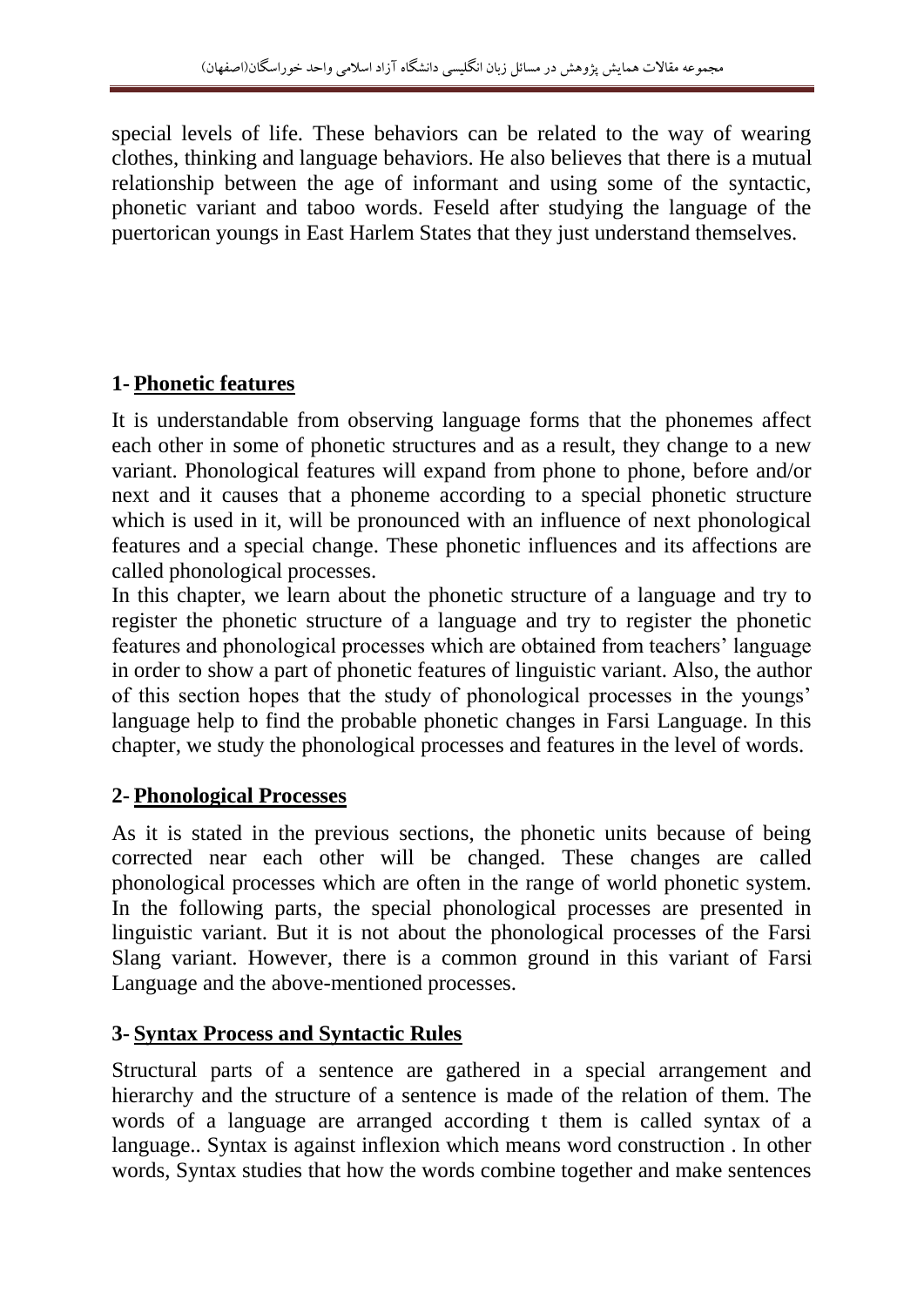and tries to answer the question that where a word goes in a sentence and which sentence is grammatical and what its syntactic structure is.

Syntactic rules are a limited collection of grammars that can produce all the correct and grammatical entences of a language. Radford declares that syntactic rules are the rules of the structure of a sentence which assigns that how words come together to make a grammatical sentence. They are also rules that show how sentences are made of groups made of words. In other words, using the syntactic rules are something more than producing and making sentences, these rules appoint both producing a sentence and structural Description which means morphological construction and all the constituents that a sentence is made of. The Obtained Conclusion from words Features

In this research, we study the word construction and word formation processes of the linguistic variant. The obtained results are shown in the following chart.

The chart shows the scale and the frequency of occurring each one of the extensive, derivative, compound and derivative-compound words. As it is shown in the chart, according to the corpus of this research, we can state that occurring the extensive words is more than other words.



## **The chart of the frequency of occurring different words**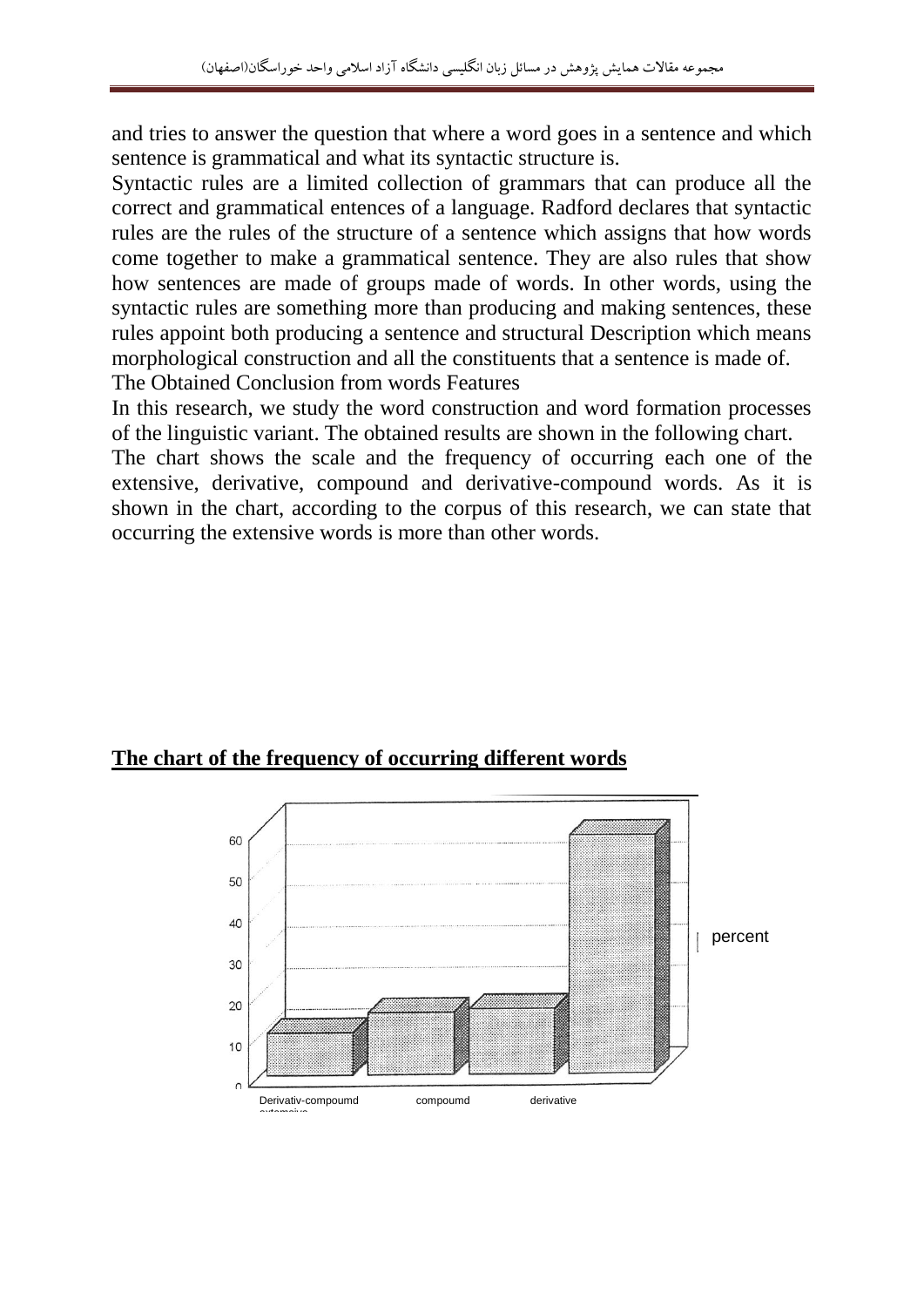## **Methods**

We have tried in this research to study completely the semantic changes in corpus according to the obtained results and information and the words which are under the influence of phonological processes and features and we have also studied the corpus sentences according to two aspects.: syntactic and semantic. The sentences have been studied through syntactic aspect with two standards: words arrangement and syntactic rules. And to study the meanings of the sentences, we can imagine that the tendency to expand the lexical semantic field and to replace them in a sentence without considering semantic homophony is the prominent feature of the sentence corpus of this research.

# **Conclusion**

According to the data in this research, we can conclude the following sentences: In phonological processes, the omitting process has the most frequency of occurring. So, in the framework of this special factor, we can conclude that Farsi variant of the young between 17 to 22 have a tendency to simplify the phonetic structure is words formation.

- In word formation and syntactic structure of sentence, there is a basic factor called analogy.

- In word formation, the most occurring percentage goes to derivation; however, it's impossible to be sure of it.

- According to the semantic, the tendency to expand the words semantic is obvious by losing the feeling of them in other word, one of the characteristics of the linguistic variant is the bad. Meaning of the words.

- One of the prominent features of this linguistic variant is transforming a noun to an adjective that is called Transformation in word formation process.

- In the second chapter, Iranian and non-Iranian linguists quoted that the scale of patterns and structures' representation and the invalid and non-standard features in the youngs is more than other ages. In the phonetic, Lexical and syntactic parts of this research are shown some of these formations.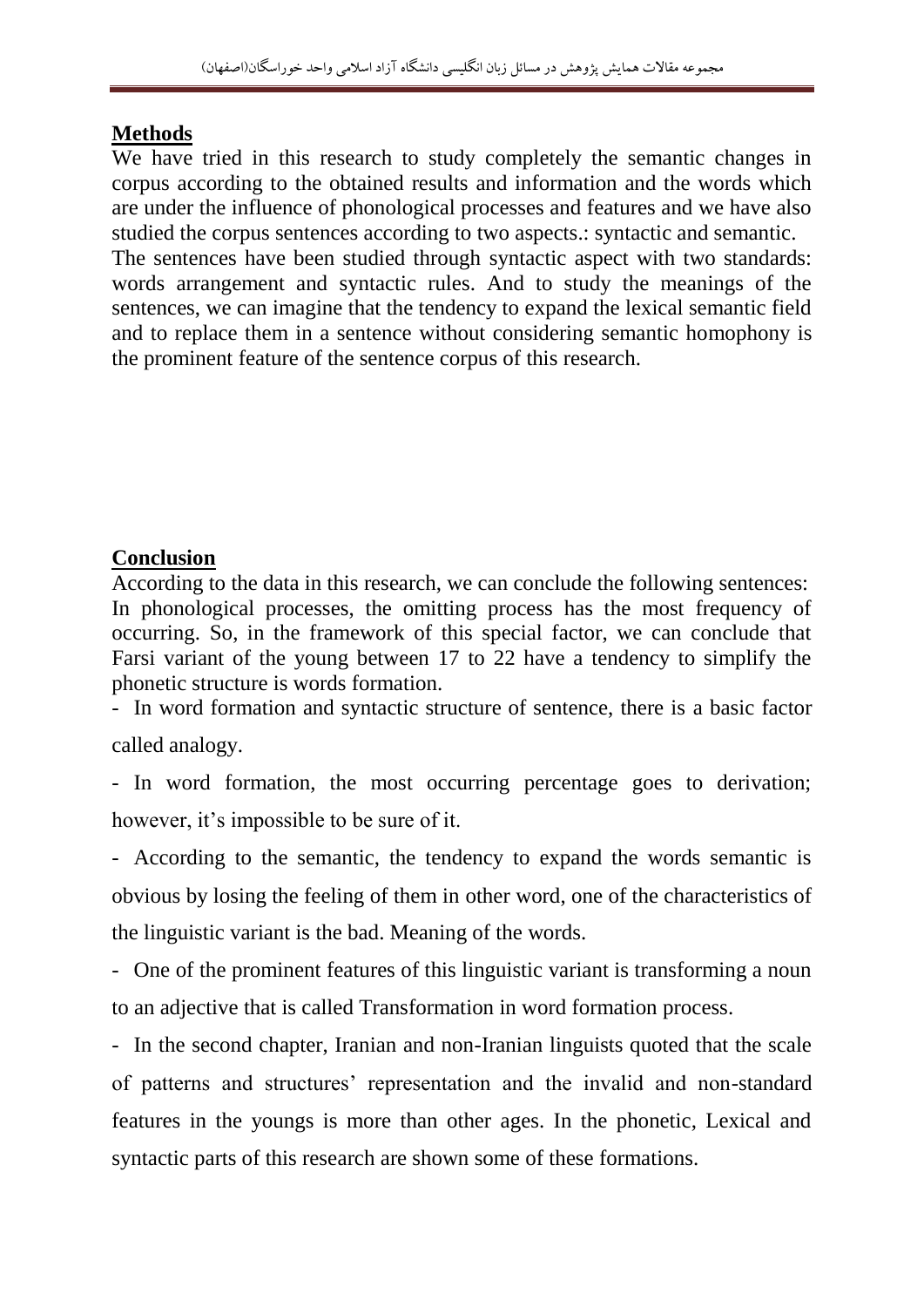- The structures of linguistic variant of the youngs were studied in this research, but because of psychological and social reasons, the study of making and using of corpus is not done. This is a good point for all the students and researcher of linguistic to study and research about this matter.

#### **Some special words or sentences which are used by youth:**

?ab rogan gati karde ?atise sigaretim ?asqalaye tu gusetim ?amaresho begir ?elahi barat bemiri ?oqatam binamak sod boro kenar buq bezan befarma dar ?axtiyar basim bande kafsetim be to sanana parazit nandaz tu kaf mundim caye dovvom o pus bekan xake zire patim xeily ?amar migiri xialy nist damet garm damet doros raftam tu naxes zapasetim fadat fadat beram fiyuzes paride karetim moxes cale cule dare muye damaqetim vahsatnakduset daram halaketim

#### **References:**

1. Crystal, D. 1992. Language. London: Cambridge university press.